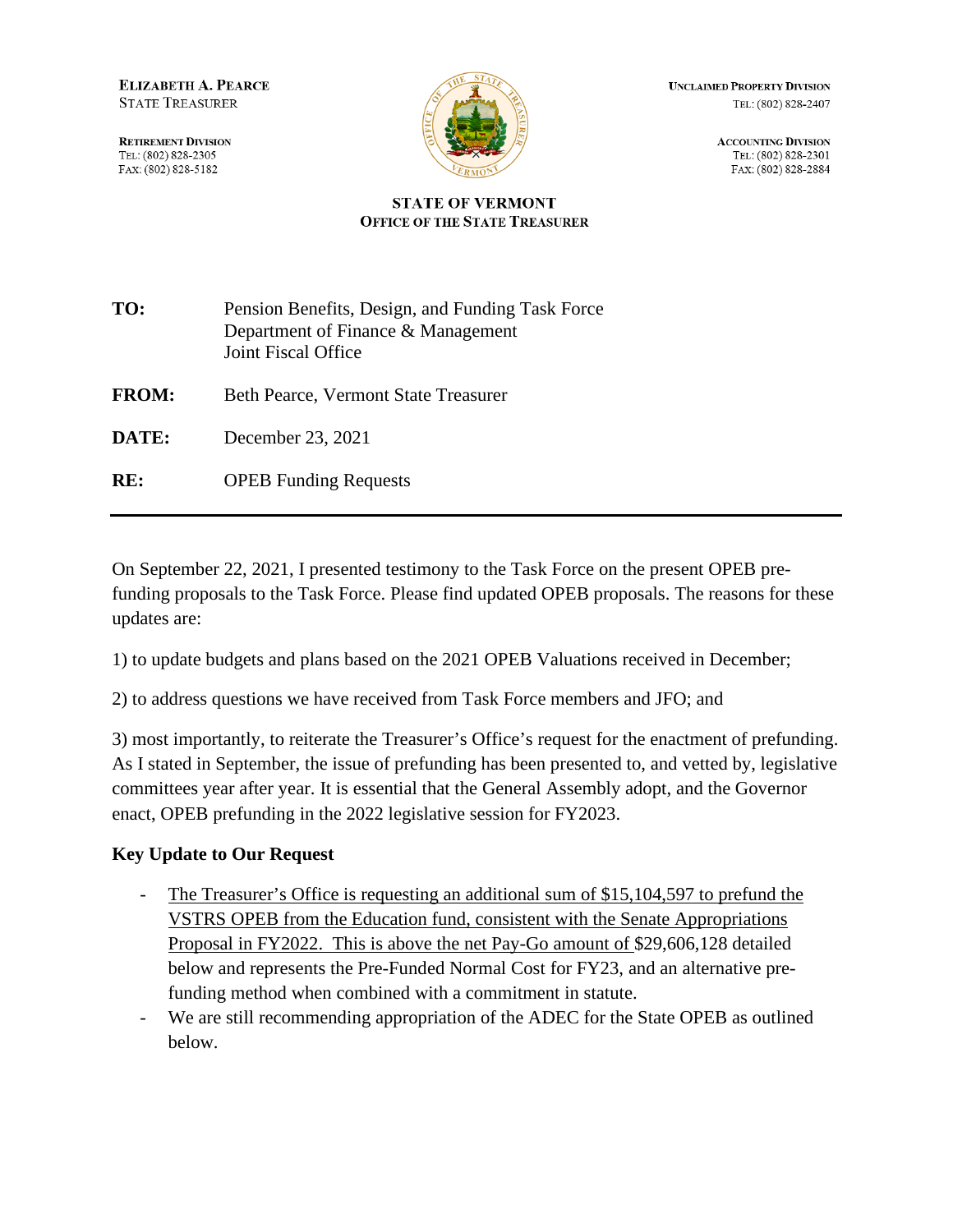### **VSERS OPEB – Pay-Go Budget Request (Additional Prefunding Request Discussed below)**

For the FY2023 Budget, the current estimated state funding of the VSERS OPEB fund on a Paygo basis is as follows:

| General Fund Appropriation Request * | \$42,336,204 |
|--------------------------------------|--------------|
| FY2022 Budget                        | \$37,206,521 |
| Increase                             | \$5,129,683  |

Please note that this is not a discrete number in the budget request. Costs are allocated to employer departments/cost centers among funds. The amount allocated to the General Fund will depend on actual budgets adopted by the General Assembly, but historically the General Fund share is 36-40%. Using the 40% threshold, the General Fund estimate is \$16,934,482. Also, based on a review in 2018, 23% of the funds total is reimbursed through federal funds.

The FY2023 budget is an increase of \$5,129,683, compared to FY2022. Retirees receive the same health plan as active state employees, although the total level of subsidization is below the 80% threshold for state employees.<sup>[1](#page-1-0)</sup> The State has, and will likely continue to see, increased retirements consistent with trends across the country.

### **VSERS OPEB – Prefunding the ADEC**

The actuary has calculated an actuarially determined employer contribution (ADEC) for prefunding the VSERS OPEB liability. Based on current policy of non-funding of the ADEC, the actuary determined a funding need of \$122,114,722 for FY2023, inclusive of \$42,336,204 in General Fund appropriation request toward Pay-go funding. If, on the other hand, the State were to adopt a pre-funding policy, the ADEC would decrease substantially, to \$64,577,985. The estimated 40% allocation to the General Fund is \$25,831,194. The "lift" to get to prefunding for the VSERS OPEB is \$22.2 million; the impact on the General Fund is \$8.9 million. If we continue down the path of pay-go, the VSERS OPEB would need \$122,114,722 in FY2023, and an increasing amount each year to avoid depletion of resources for health benefits in the future. That is a substantial increase to the taxpayer burden. The value of compound interest, combined with fiscal discipline is obvious. The Treasurer's Office continues to formally include the full amount of prefunding in its annual budget request.

VSERS has benefited from statute requiring the allocation of 50% of any surplus funds, after satisfying statutory reserves. Currently, the plan's assets are \$120,267,813, an increase of \$62.7 million in the last year (much from a contribution related to the surplus of FY2022 of \$52.4 million). These reserves are very helpful and do have the impact of reducing the ADEC, but the

<span id="page-1-0"></span><sup>&</sup>lt;sup>1</sup> For employees hired on or after 7/1/08 and upon retirement, the amount the State pays toward retiree medical coverage is based on years of service at retirement as follows: 5-9 yrs., no subsidy; 10-14 yrs. 40% State subsidy, 15-20 yrs. 60% State subsidy, and 20+ yrs. 80% State subsidy.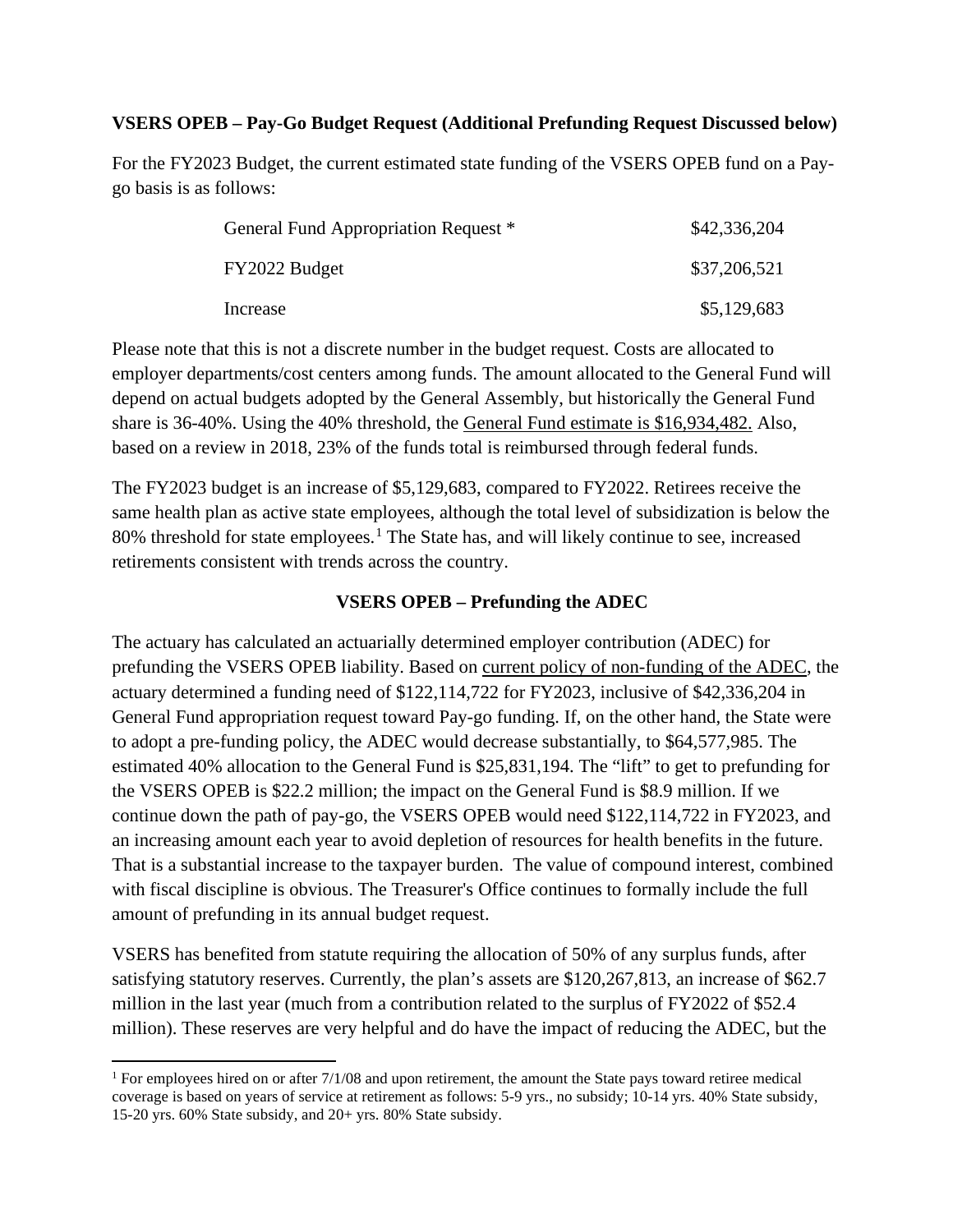fund is only funded 7.55% of the total OPEB liability. Because these surplus dollars are not predictable from year to year, and as seen in FY2020, may not occur at all, they are not considered part of a pre-funding policy.

# **VSERS OPEB - The Unfunded Actuarially Accrued Liability (UAAL)**

The VSERS OPEB liability (after application of all existing assets) as of June 2021 is \$1,473,073,282. That is an increase of \$47,695,633 from the prior valuation. We will continue to see a pattern of increases if we continue to use Pay-go practices. The projected FY2023 UAAL is \$1,664,236,504. If we were to prefund, the UAAL is estimated at \$772,943,961. That is a decrease in liabilities of \$891,292,543, even more than our projection of approximately \$861.8 last year.

# **VSTRS OPEB – Pay-Go Budget Request (Additional Prefunding Request Discussed below)**

For the FY2023 Budget, the current estimated state funding of the VSTRS OPEB fund on a Paygo basis is as follows:

| <b>General Fund Appropriation Request</b> | \$29,606,128    |
|-------------------------------------------|-----------------|
| FY2022 Budget                             | \$35,093,844    |
| Decrease                                  | $(\$5,487,716)$ |

The General Fund Appropriation Request is a distinct budget item. It is net of some offsets. When the VSTRS OPEB (otherwise known as the Retired Teachers Health and Medical Benefit Fund or RTHMB) was created, effective 2015, it included "buy in" at the local level through the application of a "New Teacher Healthcare Assessment" for each new teacher hired. The sum is increased each year by estimates of hires and inflation.<sup>[2](#page-2-0)</sup> For FY2023 that local receipt is budgeted at \$6,091,170 lowering the State's appropriation. In the past, federal Employer Group Waiver Plan (EGWP) reimbursements have been received, also reducing the appropriation. Due to the adoption of a group "Medicare Advantage Plan" called Vermont Blue Advantage (VBA), the EGWP will no longer be received; however, the savings from VBA will more than offset the loss of EGWP.

The VBA contract will result in substantial reductions in premium costs to Medicare-eligible retirees, ranging between 30% and 40%, depending on the specific retire insurance plan, as well as significant enhancements for most participants, including a new vision and hearing benefit. The State will also see significant savings, although offset by transition costs and significant

<span id="page-2-0"></span><sup>&</sup>lt;sup>2</sup> The current new Teacher Assessment is scheduled to sunset effective 7/1/23. This was necessary to meet certain government accounting standards with the implementation of GASB 74. The plan is to reinstate the assessment effective FY2024. Local "buy in" will continue. Also, included in the funding request for VSTRS is \$6,887,869 based on federal grant assessments, which are based on current education workforce patterns and current federal education grants to Vermont. While these are an appropriation in the RTHMB Fund, it is a reduction to the pension fund, again providing "buy in" at the local level. Should the workforce patterns or federal education grants change, we would have to reevaluate this amount.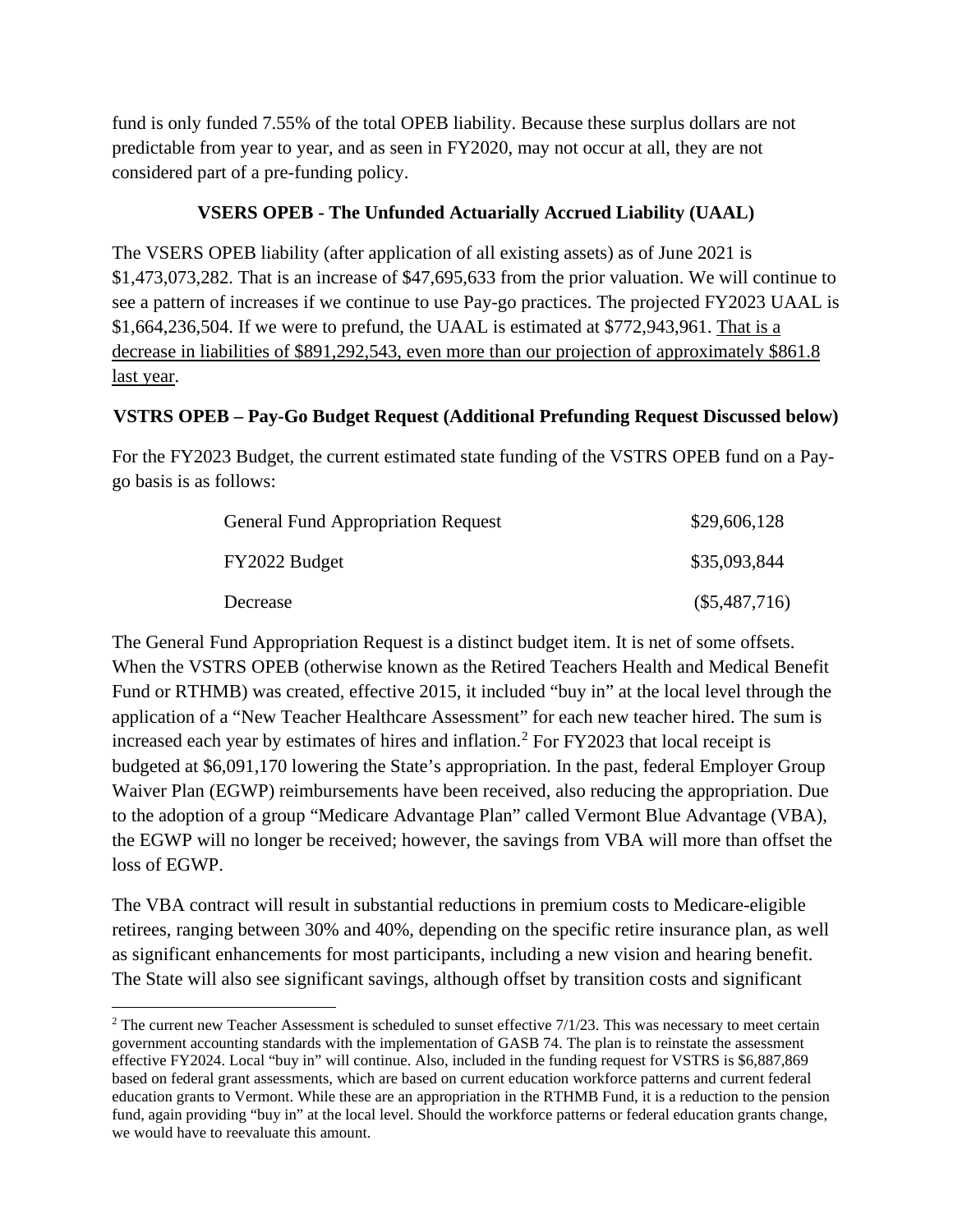projected increases in teacher retirements. The net result, however, is a decrease in the General Fund appropriation for employer premiums despite upward demographic pressures.

# **The Treasurer's Office is also requesting an additional sum of \$15,104,597 from the Education fund, consistent with the Senate Appropriations Proposal in FY2022. This is discussed below.**

# **VSTRS OPEB – Prefunding**

On September 1, 2020, we submitted a memo with a four-point plan to the legislative leadership and the House and Senate Government Operations and Appropriations Committees. That plan included the following initiatives:

- 1. Work with our actuaries to incorporate a portion of VSTRS claims experience to adjust use of national health care trend rates, lowering the liability.
- 2. Review alternative structures for VSTRS health care in a Request for Proposals with the goal of reducing expenditures while maintaining the current level of benefits.
- 3. Develop statutory changes to invest OPEBs in either the Trust Investment Account or with pension funds while maintaining segregated accounting; and
- 4. Resubmit a prefunding policy to the General Assembly.

Since submitting the plan in September 2020, the Treasurer's Office has facilitated significant developments with respect to each of the above initiatives. The VSTRS claims experience is superior compared to national trends. By integrating these into the trend rates, the liabilities were reduced by approximately \$25 million. The VBA plan not only reduced premiums but lowered the unfunded liability by \$75 million. The General Assembly enacted legislative changes that permit investments in other vehicles that will maximize return, and lower employer and employee costs. Funds were recently moved to the Trust Investment Account and the Treasurer's Office is working with VPIC on the asset allocation and a memorandum of understanding prior to moving a portion into pension fund investment vehicles.

### **RTHMB OPEB Prefunding Approach #1**

Moving dollars to VPIC requires assets to meet economies of scale. Unlike the VSERS OPEB with assets of \$120,267,813, the VSTRS OPEB or RTHMB has asset assets of \$14,633,493. The Governor's budget has not included the necessary incremental dollars to move toward prefunding as requested by the Treasurer's Office. However, RTHMB unfunded liabilities, including the normal cost, are lower than those of the VSERS system, providing options to phase into prefunding.

The Treasurer's Office is submitting two proposals 1) a "graduated funding scale" which, according to our actuaries, would meet the requirements necessary for prefunding and 2) a proposal recommended by Senate Appropriations. According to our actuaries, this alternative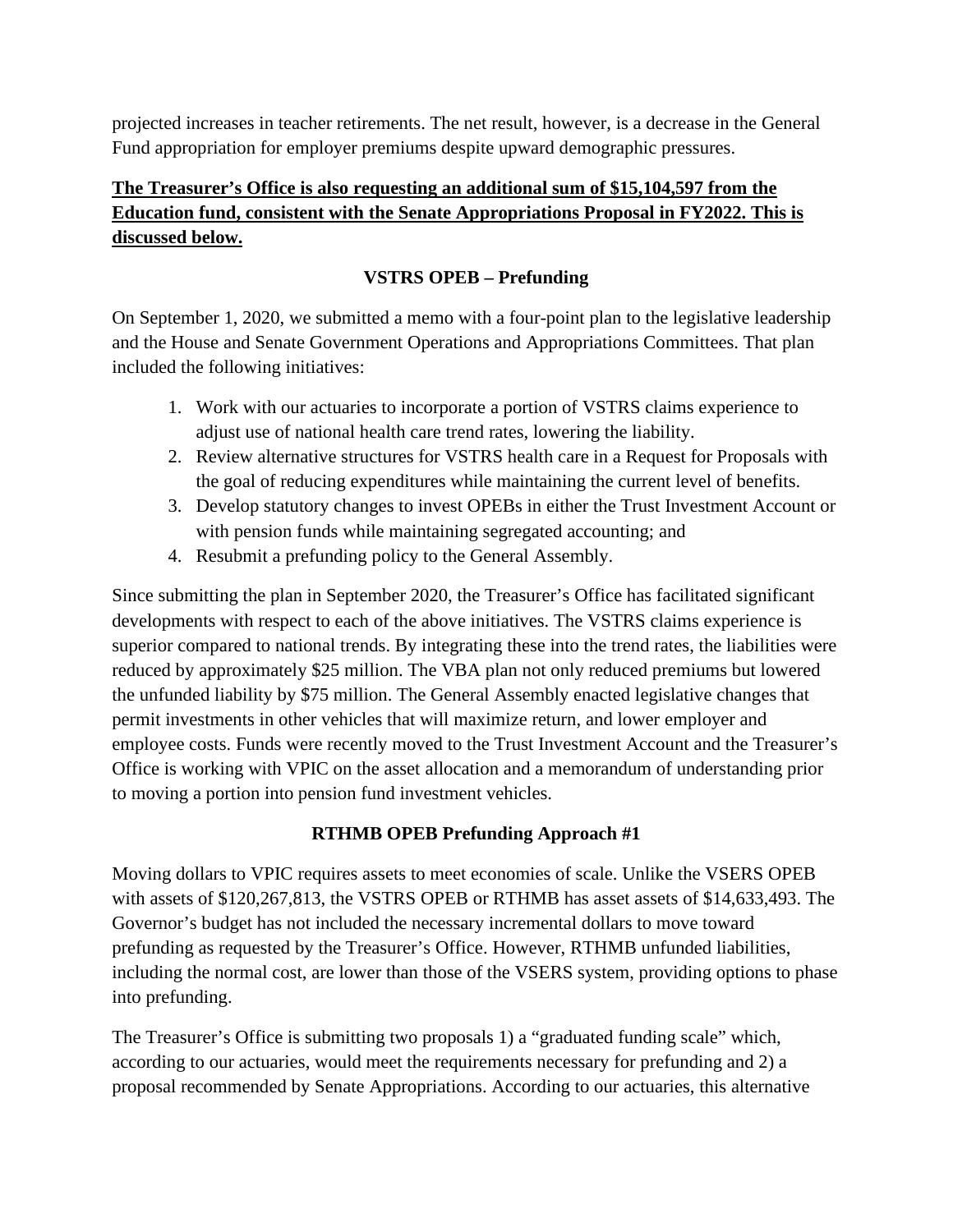also meets the requirements for prefunding. The Senate Appropriations approach, paying normal cost from the Education Fund, is the option included in the Treasurer's budget request.

Scenario #1 was submitted FY19, FY20, again in FY21 and outlined to the Task Force in September 2021. The current model is based on the 2021 proposal. Since the actuary has already done extensive work on this proposal, our Office does not want to accrue additional costs, unless the Task Force and General Assembly make a commitment to move forward. It will be necessary to roll forward this scenario into FY2023, but the method and parameters are still valid for preliminary analysis.

This approach would require a policy for a graduated funding scale to fund the liability gap over time. It builds up to the actuarially determined contribution, in incremental prefunding contribution (IPC) based on a funding schedule established in statute. The objectives would be to meet requirements to be recognized as prefunding and attain full funding no later than the current amortization period, end of FY2049. The elements are as follows:

- FY2022 employer contribution at requested amount of \$41,818,509.
- FY2023, FY24, and FY25 employer contribution at 10% increases annually.
- FY26 FY49 at 3% increases annually.
- There is a one-time increase to the \$35.1 million Year 1 base appropriation of \$6.7 million, bringing it to the \$41.8 million noted above.
- There is a one-time additional \$13.3 million added to the first year to provide some volatility risk.
- The analyses reflect teachers hired after the latest valuation date. Hires after that date would be funded using the "New Teacher Healthcare Assessment"<sup>[3](#page-4-0)</sup> established by statute, in FY2014/2015.
- The assumed interest rate is at 7%, consistent with pension funds but was also "stress tested" at 6.25%.
- Statutory language to codify the funding policy will be needed. That language was developed in February 2021 although some minor adjustments may be necessary.

<span id="page-4-0"></span>The result of the analysis is that prefunding would occur, and full funding would be achieved in FY2046 at the 7% scenario and FY2048 in the 6.25% scenario, both ahead of the stated objective of FY2049.